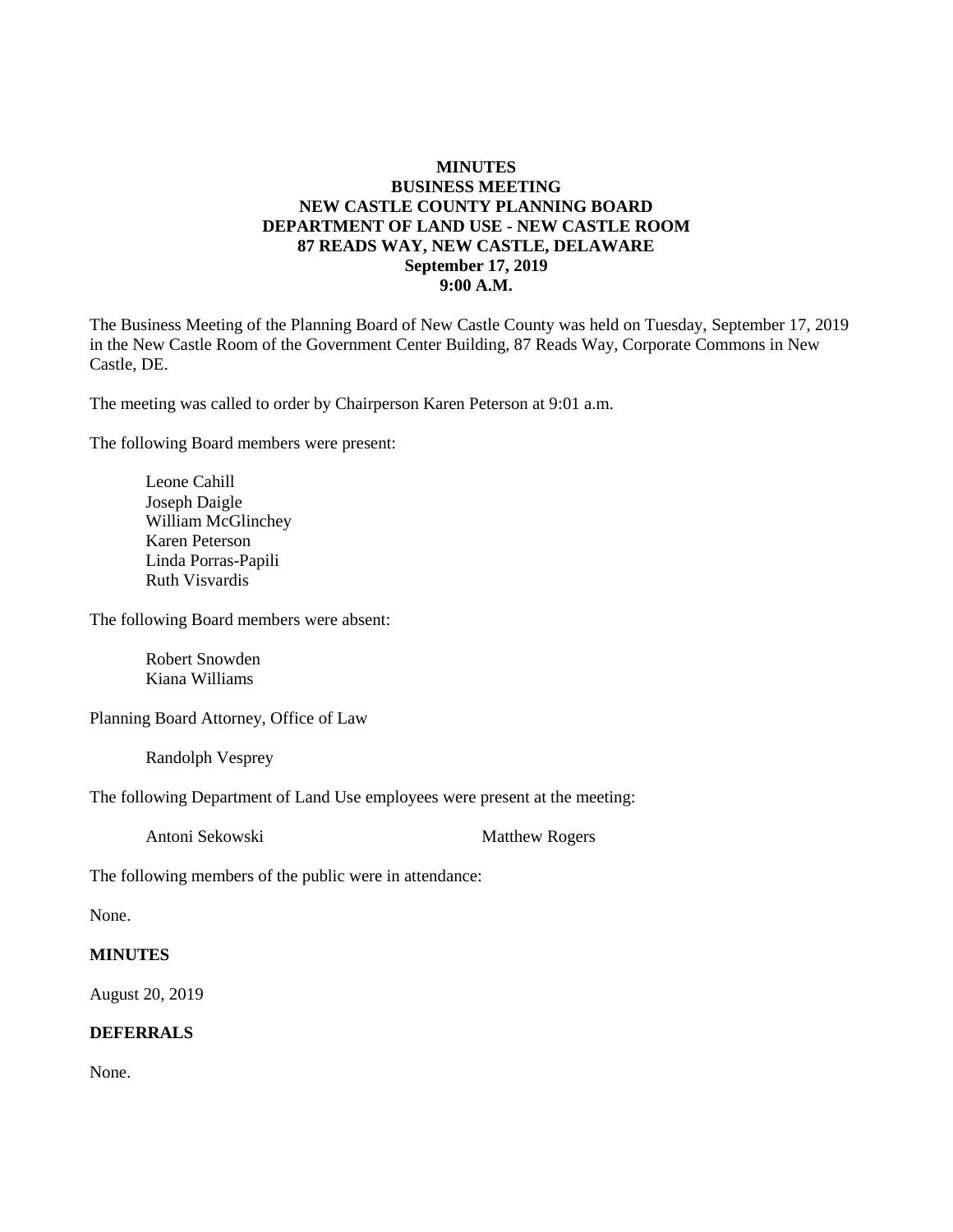# **BUSINESS**

**App. 2019-0396-T**, Text amendment to amend New Castle County Code Chapter 40 Article 6 ("Sign Regulations") regarding electronic variable messaging signs. **Ord. 19-072 is a text amendment to amend Article 6 of the Unified Development Code regarding electronic variable messaging signs (EVMS).**

At a business meeting held on September 17, 2019, the Planning Board considered the Department of Land Use recommendation. On a motion by Ms. Visvardis, seconded by Ms. Cahill, the Planning Board voted to recommend **CONDITIONAL APPROVAL** of Ordinance No. 19-072 by a **VOTE of 6-0-0-2** (YES: Peterson, Cahill, Daigle, McGlinchey, Papili and Visvardis. NO: none; ABSTAIN: none; ABSENT: Snowden, Williams) with the following conditions:

- 1. The ordinance should clearly reflect that EVMS billboards are not included in the simplified sign replacement process.
- 2. The ordinance should maintain that a replacement sign would not need to return to the Board of Adjustment provided the sign is consistent with any prior BOA decision.
- 3. The ordinance should include language concerning light intensity levels for all EVM signs. The Department recommends an illumination standard of 5,000 nits daytime and 250 nits at night.
- 4. The ordinance should reflect that a permit must have been issued for the original sign being replaced.
- 5. The ordinance should address road names errors identified in the DelDOT PLUS comments.
- 6. The ordinance should provide signage requirements for the Extractive District (EX).
- 7. That replacement signs require a zoning permit.

In discussion preceding the vote the Board members offered the following comments:

Ms. Asked if adding signage provisions for the EX districts would take care of all districts. Mr. Rogers stated that providing regulations for the EX district would cover all districts that exist today in the County. Ms. Papili asked if the current ordinance proposed provisions for the EX district. Mr. Rogers explained that the Department's conditions would require a substitute ordinance. Mr. Rogers further explained that any time that an ordinance is changed to address conditions set by the Department and/or Planning Board a substitute ordinance is required. Ms. Papili asked about exceptions to the static time requirement. Mr. Rogers explained that exceptions include date, time and emergency messages and that the ordinance does not propose any changes to the existing exceptions. Ms. Papili also asked about current EVM sign regulations and enforcement responsibilities. Mr. Rogers explained the existing EVM sign provisions, that deviations require variances and that the Department's conditions would require consistency with Board of Adjustment conditions. He also stated that most sign violations were complaint driven, however if Code Enforcement sees a deviation from the code, they'd issue violations. Mr. McGlinchey inquired as to the rationale for the 30-minute static requirement and asked why the proposed limitation is not an hour. Mr. Rogers explained that as discussed by Antoni Sekowski, Planning Manager for the Department of Land Use at the public hearing, that the 30-minute period was chosen to as a balance between facilitating businesses to effectively utilize EVM signs for advertising and safety concerns.

Mr. Daigle asked how a business owner would be aware of the static time requirement. Mr. Rogers stated that EVM signs require an affidavit signed by the owner. Mr. McGlinchey asked how replacement signs would be verified for compliance with the UDC and/or existing